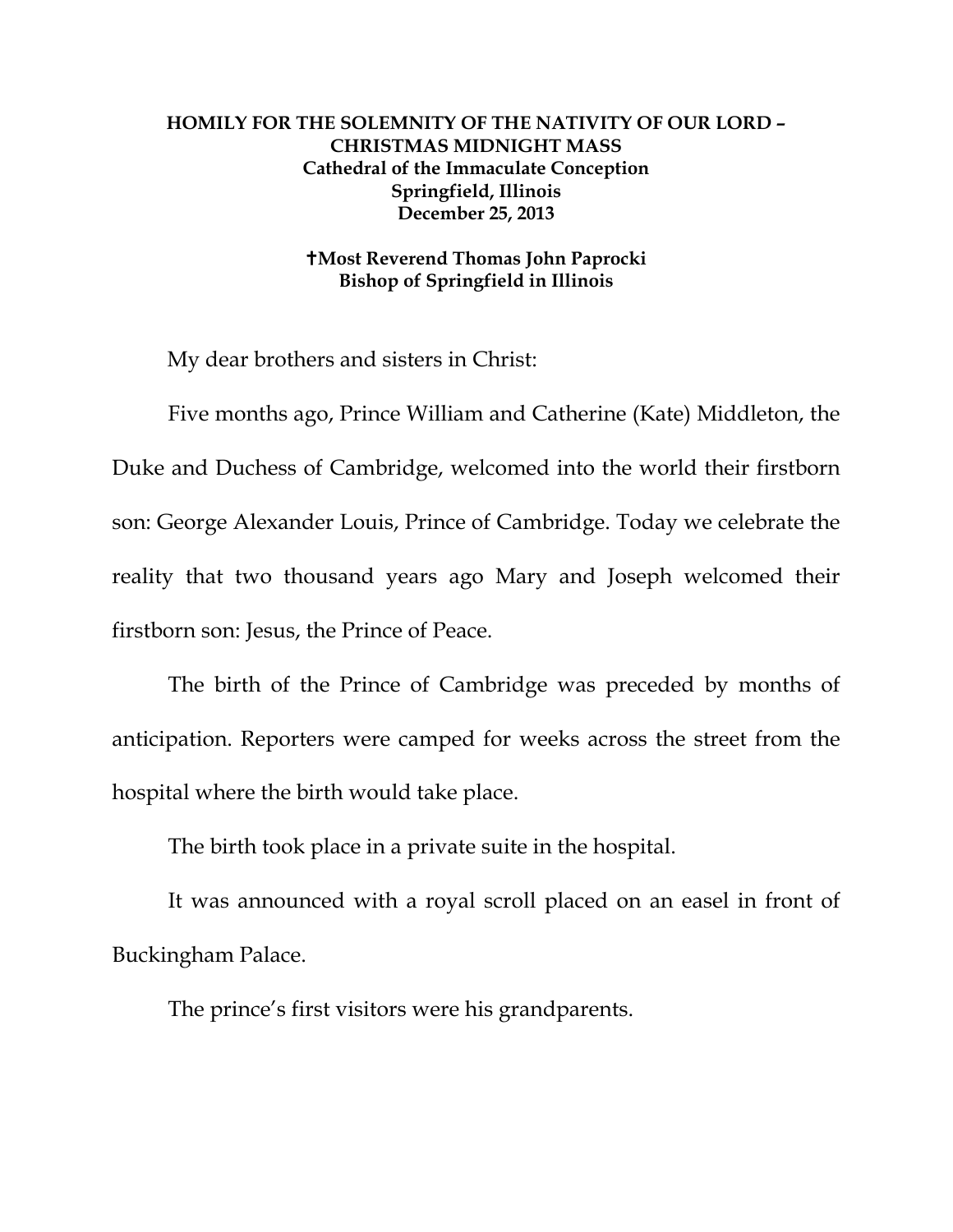When the child's name was announced, we learned that he would be called George Alexander Louis.

 After the prince's birth, the bells of Westminster Abbey and St. Paul's Cathedral tolled a specially composed peal for four hours.

 The Church of England even composed a special prayer to mark Prince George's birth.

 In contrast, the birth of the Prince of Peace was preceded by years of anticipation, of waiting in hope for the coming of the Messiah.

 The birth took place in a barn and the baby's crib was an animal's manger.

It was announced by an angel to shepherds in a nearby field.

The first visitors to the Prince of Peace were these lowly shepherds.

 When the child's name was announced, we learned that he was called Wonder-Counselor, God-Hero, Father-Forever, Emmanuel, Jesus.

 After this prince's birth, a host of heavenly angels praised God, singing "Glory to God in high heaven, peace on earth to all God's people."

 Our Church celebrates the birth, life, and death of the Prince of Peace with a special prayer called the Eucharist, for which we gather tonight.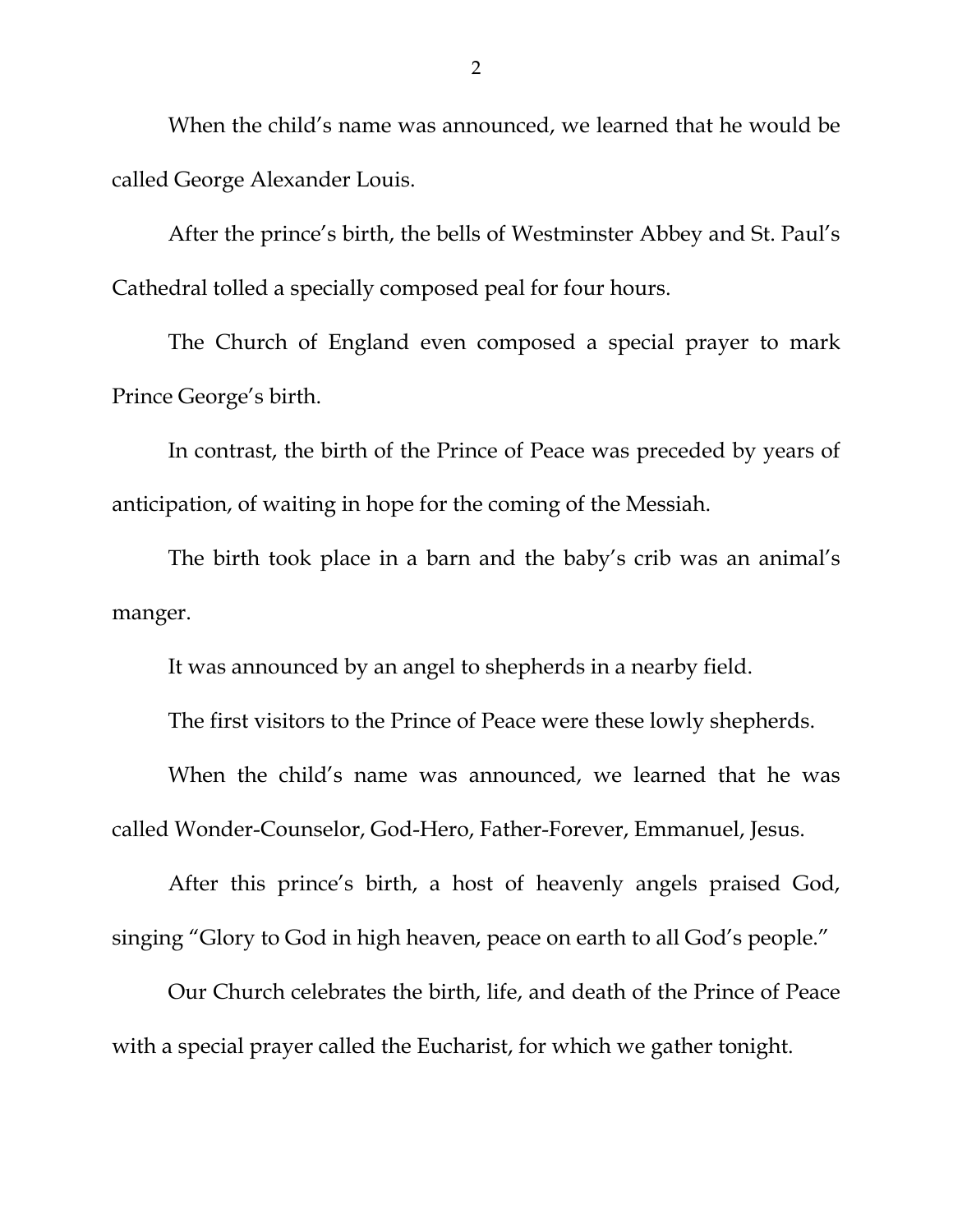Some day Prince George will be king and will rule all of England until his death. Our Prince of Peace has been God-with-us since His birth and will reign as King of the Universe for all eternity. The reign of our heavenly King, however, does not force Himself on us, does not coerce us to obey Him, but respects our freedom to accept or reject His sovereign rule in our hearts.

 The implication of this freedom is that a person must make an intentional choice to be a truly committed Catholic Christian, even if one was baptized as an infant. Our Protestant friends call this being a "bornagain Christian." Ethnic Catholics traditionally have scoffed at this notion, feeling that they have been Catholic Christians since their infant baptism and their being reared in an Irish, Italian, German, Polish, Filipino, or Mexican-American household, where one's Catholic identity came with the culture and was taken for granted. For better or for worse, those days are gone, and the predominant culture that now has the most influence in our society today is a secular culture that leaves little or no room for God. Thus, there is a growing recognition that Catholics, too, must, in a way, be born again. Blessed Pope John Paul II, Pope Benedict XVI and Pope Francis have called this the "New Evangelization."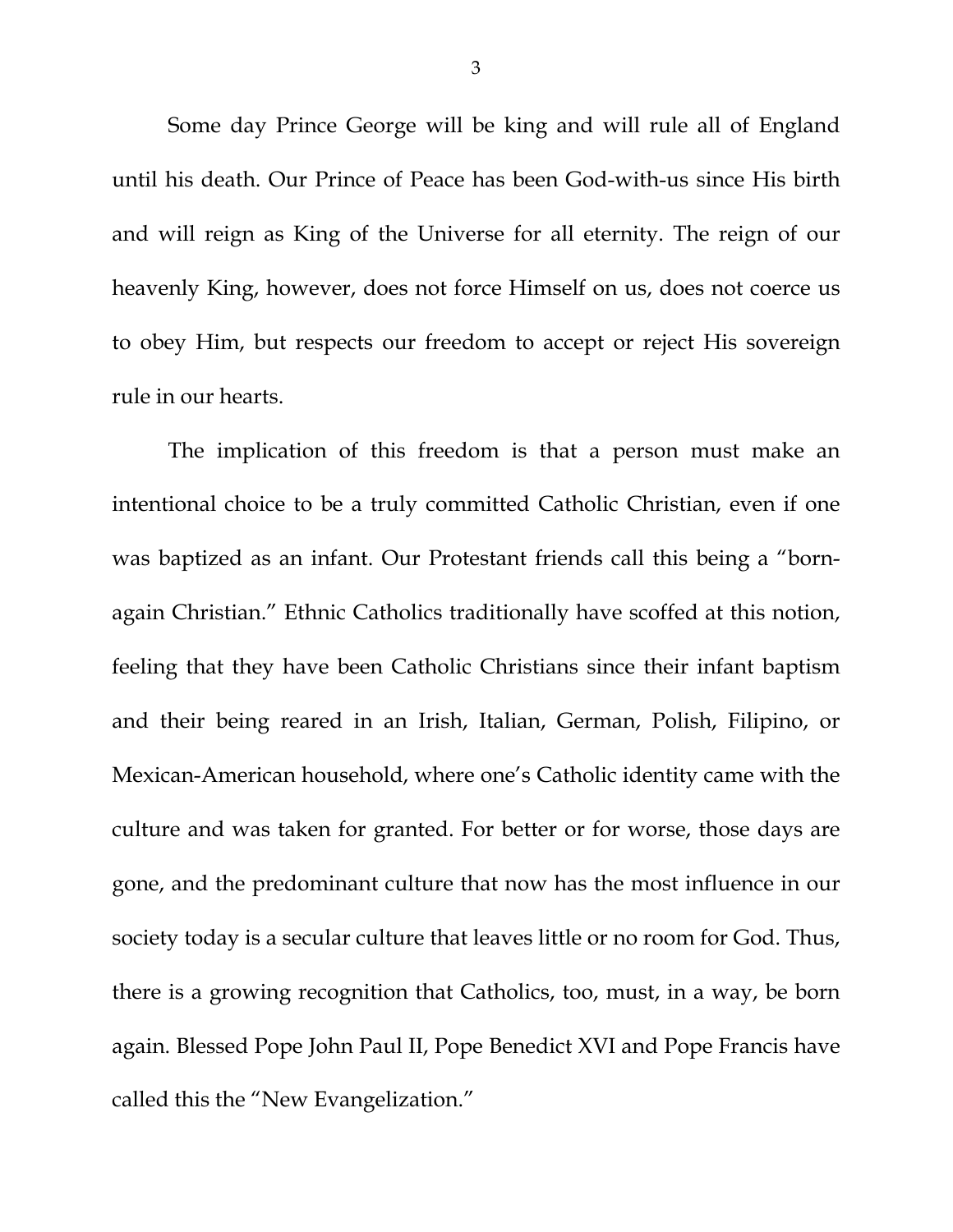Catholic scholar George Weigel has even gone so far as to call for an "Evangelical Catholicism" and published a book earlier this year by that title. As Weigel explains, "Evangelical Catholicism insists that no one is born Catholic and that 'becoming Catholic' is a lifelong process: a matter of living out the promises and grace of one's Baptism in radical discipleship, according to the teaching of Christ as transmitted by Holy Scripture and the apostolic tradition of the Church. You are not a Catholic in the full sense of the term because your grandmother was born in County Cork or Palermo or Guadalajara and your parents submitted you to a religious ritual when you were an infant. You are a Catholic because you have met the Lord and entered into a mature friendship with him—which is to say, in evangelically Catholic language, that the sacramental grace of your Baptism, should you have been baptized as an infant, has been made manifest in the pattern of your life as you have grown into human maturity."1

In our world today, people who are looking for a deeper meaning in life are often called "seekers," and what they seek is often referred to as "spirituality." Weigel distinguishes that being an evangelical Catholic is something entirely different. He says, "'Spirituality,' as the postmodern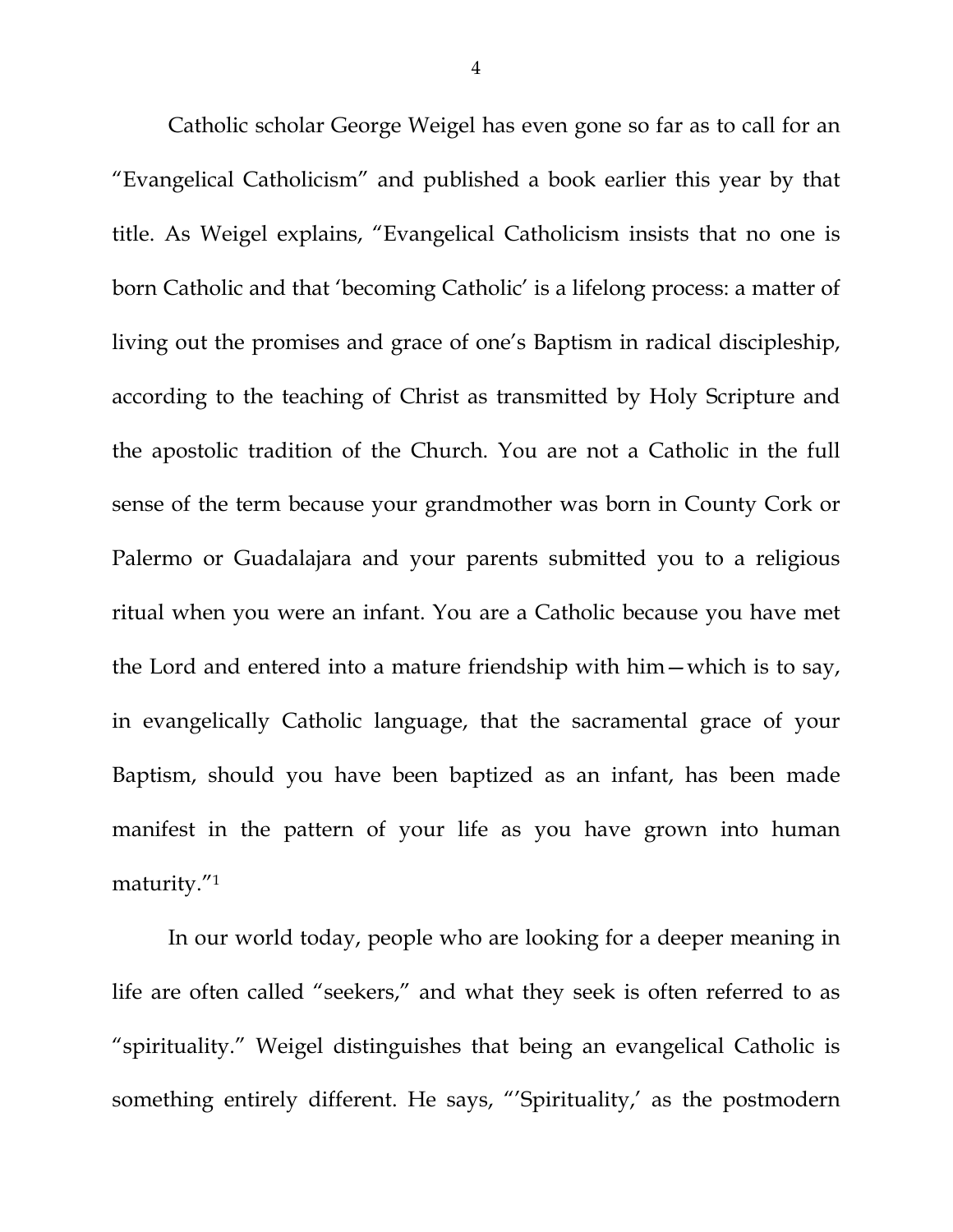world understands it, is the human search for the divine. Christianity, by contrast, is about God's search for us, and our learning to take the same path through history that God is taking. . . . Postmodern 'spirituality' is for seekers. Evangelical Catholicism is for finders. And the point of being a finder—better, the point of being found by grace and accepting that 'being found"—is to convert the world—and to do so in the challenging cultural circumstances of this historical moment."2

Moreover, "spirituality" may be sufficient for individuals, but committed Catholics are not independent operators who function as lone rangers. Committed, evangelical Catholics have the Catholic Church as their point of reference. The Catholic community of faith is the fountain of sacramental grace founded by Christ Himself to nurture us through life toward the eternal salvation of our souls.

To be an evangelical Catholic, then, has many implications. At its most basic level, "to evangelize" means to share the Good News with the joy and the conviction of the first apostles who eagerly proclaimed, "We have found the Messiah" as Andrew did when he brought his brother, Simon Peter, our first Pope, to introduce him to the Lord. As the Gospel of John relates it, "The first thing Andrew did was to find his brother Simon

5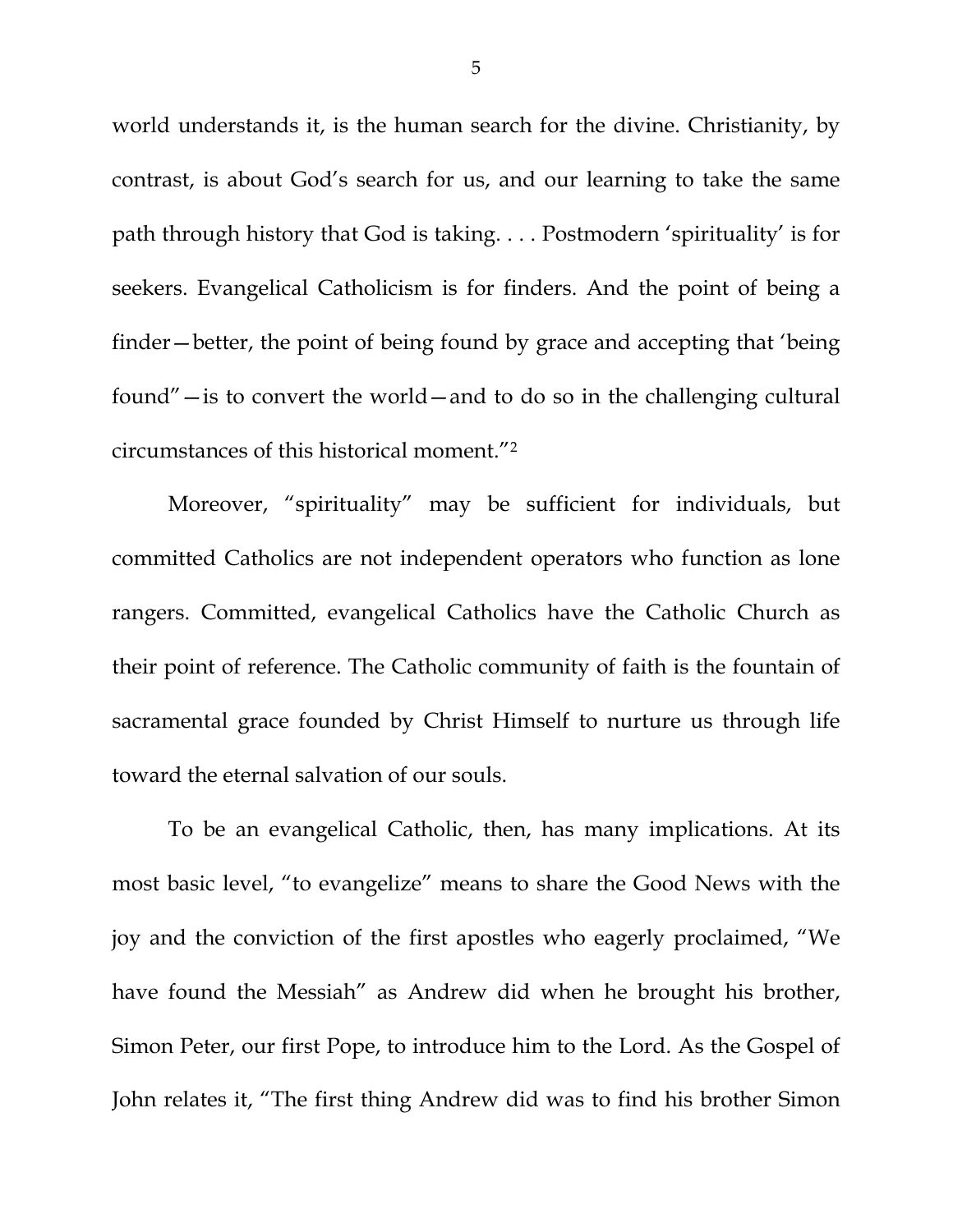and tell him, 'We have found the Messiah' (that is, the Christ). And he brought him to Jesus" (John 1:41-42). Then, the "next day Jesus decided to leave for Galilee. Finding Philip, he said to him, 'Follow me.' Philip, like Andrew and Peter, was from the town of Bethsaida. Philip found Nathanael and told him, 'We have found the one Moses wrote about in the Law, and about whom the prophets also wrote—Jesus of Nazareth, the son of Joseph'" (John 1:43-45).

In short, we who are committed Catholic Christians are called to build a vibrant community of saints who love God and neighbor. To build a vibrant community of saints who love God and neighbor, we must do four things:

1. Invite people to join us in prayer, especially Sunday Mass;

- 2. Study the Bible and learn more about Jesus and our Catholic faith;
- 3. Provide the sacraments as signs of hope and paths of grace to heaven;
- 4. Serve those in need by practicing charity and justice.

 Like those first apostles, if our hearts have been touched by the Lord, our immediate impulse is to share this Good News, to invite people to join us in prayer, especially Sunday Mass, where we encounter our Savior in the Eucharist.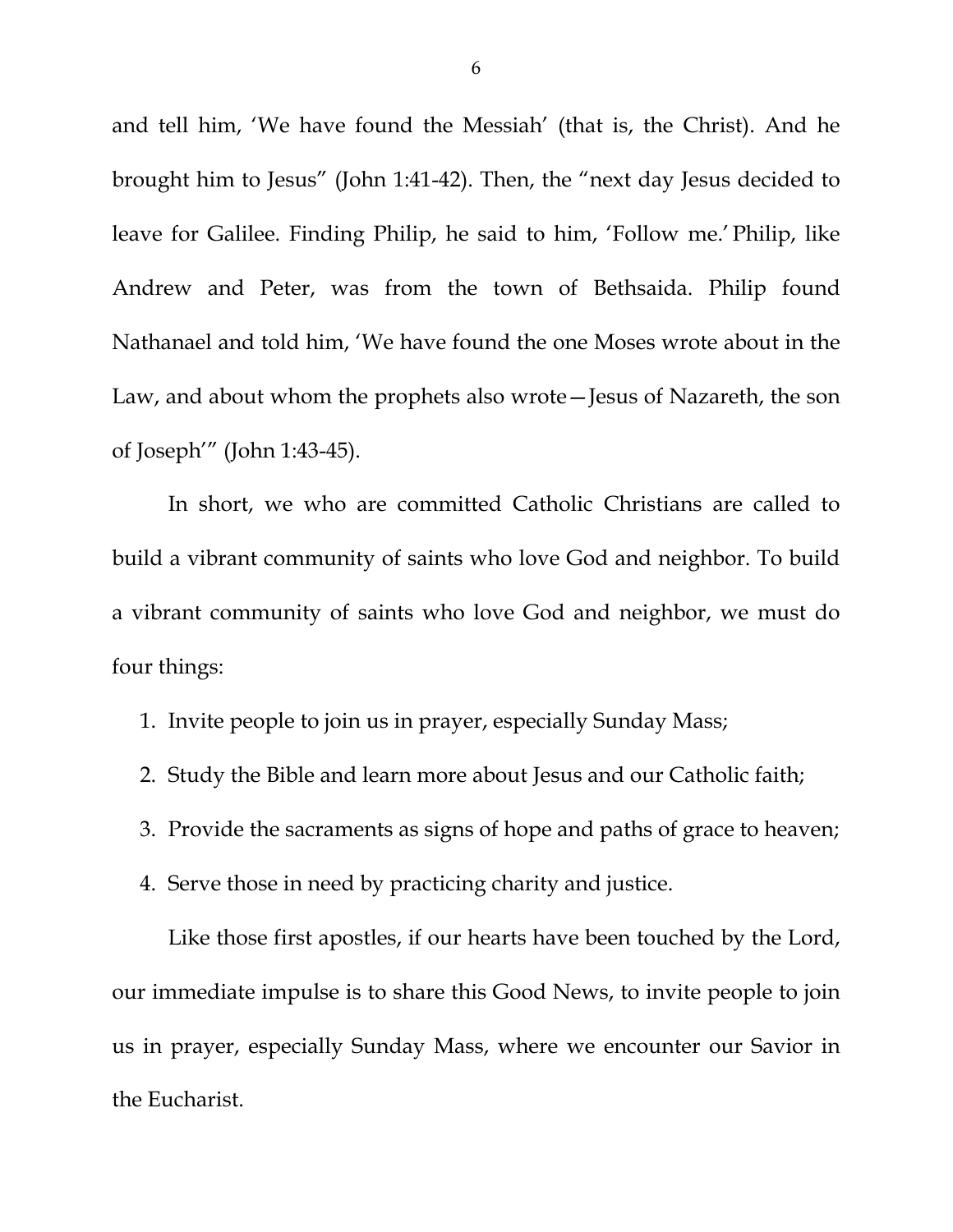When we truly love someone or something, we want to know more. We who love Christ study the Bible and the teachings of the Catholic Church to learn more about Jesus and our Catholic faith.

The Church provides the sacraments because they have been given to us by Christ as signs of hope and paths of grace to heaven.

Finally, Pope Francis has said that the Church must not be selfreferential, that is, we are not self-centered on ourselves and our own needs, but we must serve others. 3 Thus we are called to serve those in need by practicing charity and justice. We do this in the Church in many ways, institutionally through or Catholic hospitals, schools, colleges, universities, Catholic Charities, St. Vincent DePaul Societies and soup kitchens, and individually through the corporal and spiritual works of mercy.

This is the true meaning of Christmas, this is the fulfillment of the words of the prophet, "The people who walked in darkness have seen a great light; upon those who dwelt in the land of gloom a light has shone" (Isaiah 9:1).

Let us thank God for this grace. Amen.